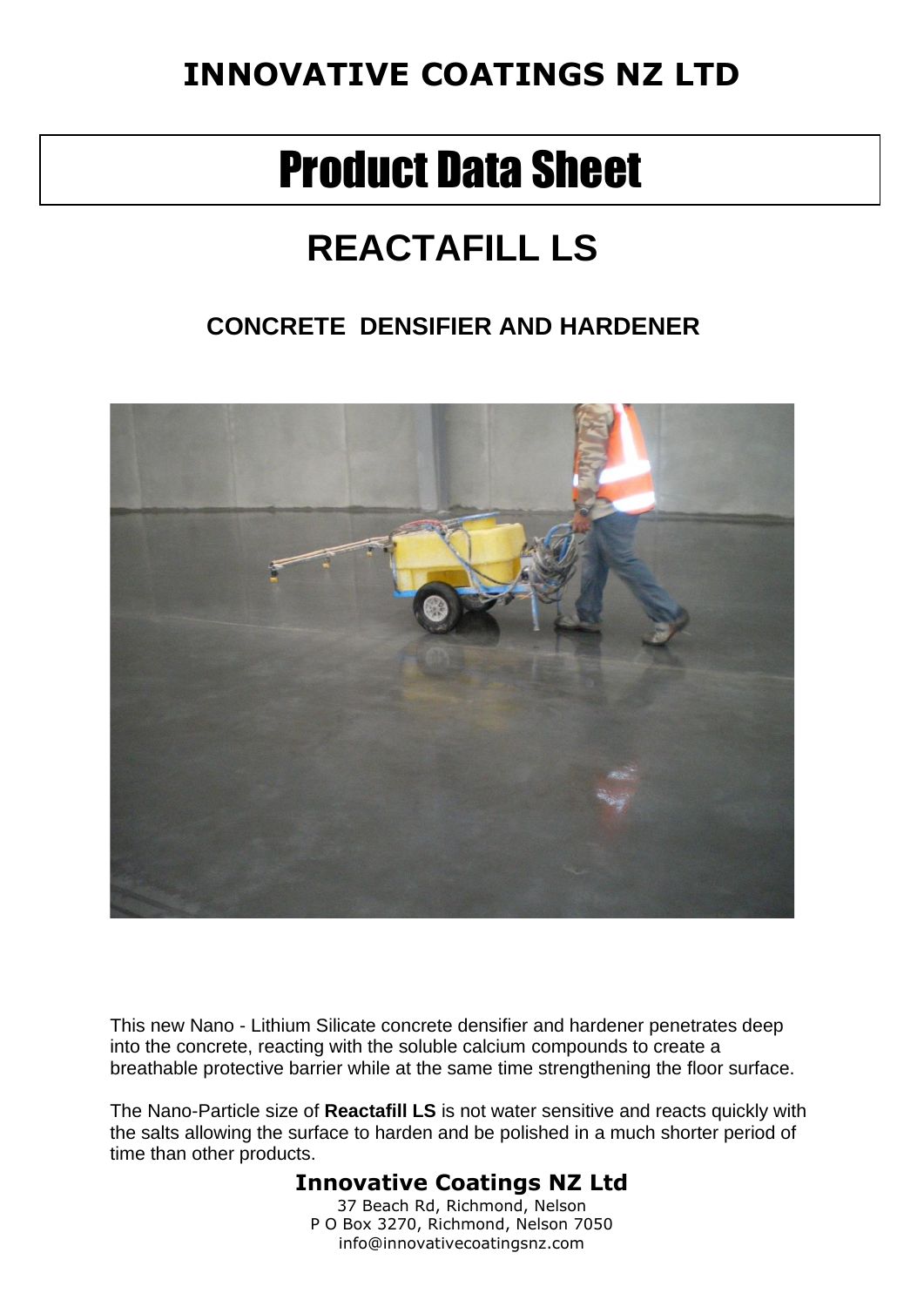Sodium and Potassium Silicates leave soluble compounds that can contribute to crazing as they absorb water and swell, particularly the Sodium Silicate is water sensitive and will break down leaving the surface unbound and subject to erosion.

The Nano-Particle size of **Reactafill LS** is not water sensitive and reacts quickly with the salts allowing the surface to harden and be polished in a much shorter period of time than other products.

As cement hydrates it produces calcium silicate hydrate and as concrete hardens water reacts with cement to form calcium hydroxide plus silica which react to form CSH – the material that bonds the cement with the aggregate.

The hydration process produces more calcium hydroxide than is used up in the chemical reaction resulting in excess calcium hydroxide (also called free lime). Over the longterm excess free lime is a primary cause of micro pitting in the concrete surface.

**Reactafill LS** provides a remedy by introducing additional silicate which reacts with the excess free lime to form more C-S-H which means denser harder concrete surfaces.

This chemical reaction takes place in the capillaries left by water that migrated out during the curing process.

The filling of the capillaries provides an additional degree of impermeability but the concrete retains its ability to breathe allowing water vapour to escape.

#### **Features**

- o **Easy to apply**
- o **Non flammable – non toxic**
- o **No odour**
- o **Safe to use in food handling areas**
- o **Apply to new or used concrete**
- o **Is not a film former**
- o **Reduces salt penetration**
- o **Stain/water resistant**
- o **Dust proof makes easy cleaning**
- o **High abrasion resistance**
- o **Surface hardness greatly improved**
- o **Protects against efflorescence and the leaching of lime**
- o **Faster reaction times saving on labour time**
- o **Faster access to polishing or buffing**

#### **Innovative Coatings NZ Ltd**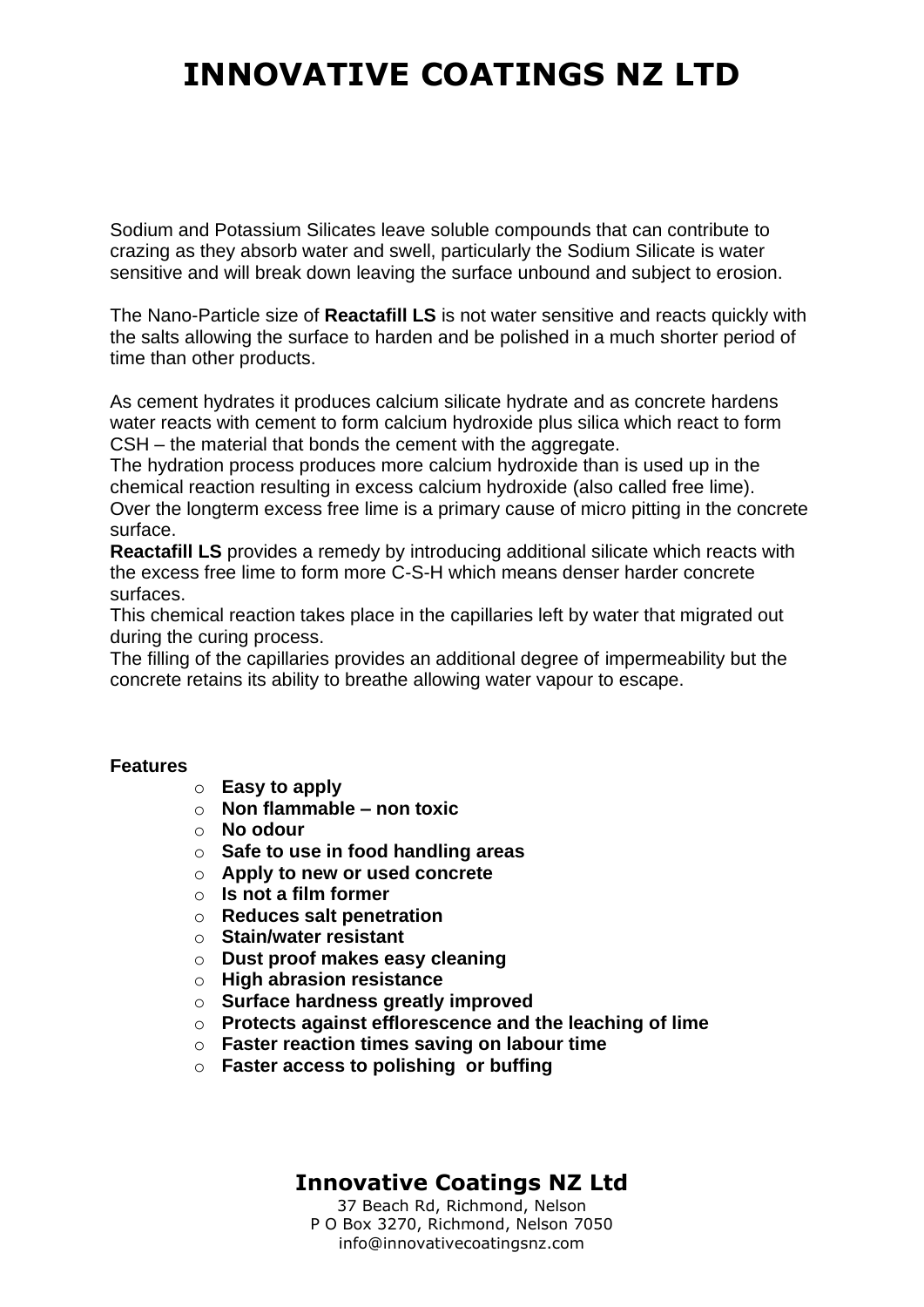#### **General –**

 Lithium ions are stable as such and do not absorb moisture and swell. Being a nano particle it has a small ion with low viscosity giving deep penetration. As soon as it is dry to the touch it can be used and forms optimum water repellence and hardness in 7 days . (Do not clean with acids) **Ph** = **11.3-11.8**

### **APPLICATION PROCEDURES & RECOMMENDATIONS**

This proprietary Lithium Silicate has the ability to penetrate deeply into the concrete to react with the calcium salts within and form insoluble silicate hydrate. The coverage rate is normally greater than with sodium or potassium silicate hardeners. This reaction is more complete and faster than sodium silicate. The impregnation densifies and hardens the surface wear layer. The result is still breathable and will not flake or peel – efflorescence is eliminated and surface dusting is prevented. The floor can also be put into service very quickly.

The application can be done as soon as the floor is dry enough to walk on without ponded water.

- Protect plants, aluminium, glass and vehicles. Mask with suitable plastic film all affected areas. Check surface absorption by application of a light spray coat which should have a uniform effect overall. – this will ensure the results are desirable .
- Make sure the surface is free of contamination and apply with a low pressure sprayer, soft broom, squeegee or micro fibre pad.
- If using an acid etch rinse thoroughly and neutralise as an acidic lithium reaction could take place.
- Air and surface temperature is to be 4 deg C to 34 deg C .

Approx.usage rates

 Steel trowelled concrete 10 – 12sq.m/litre Brushed concrete 5 – 8sq.m/litre.

**Innovative Coatings NZ Ltd**